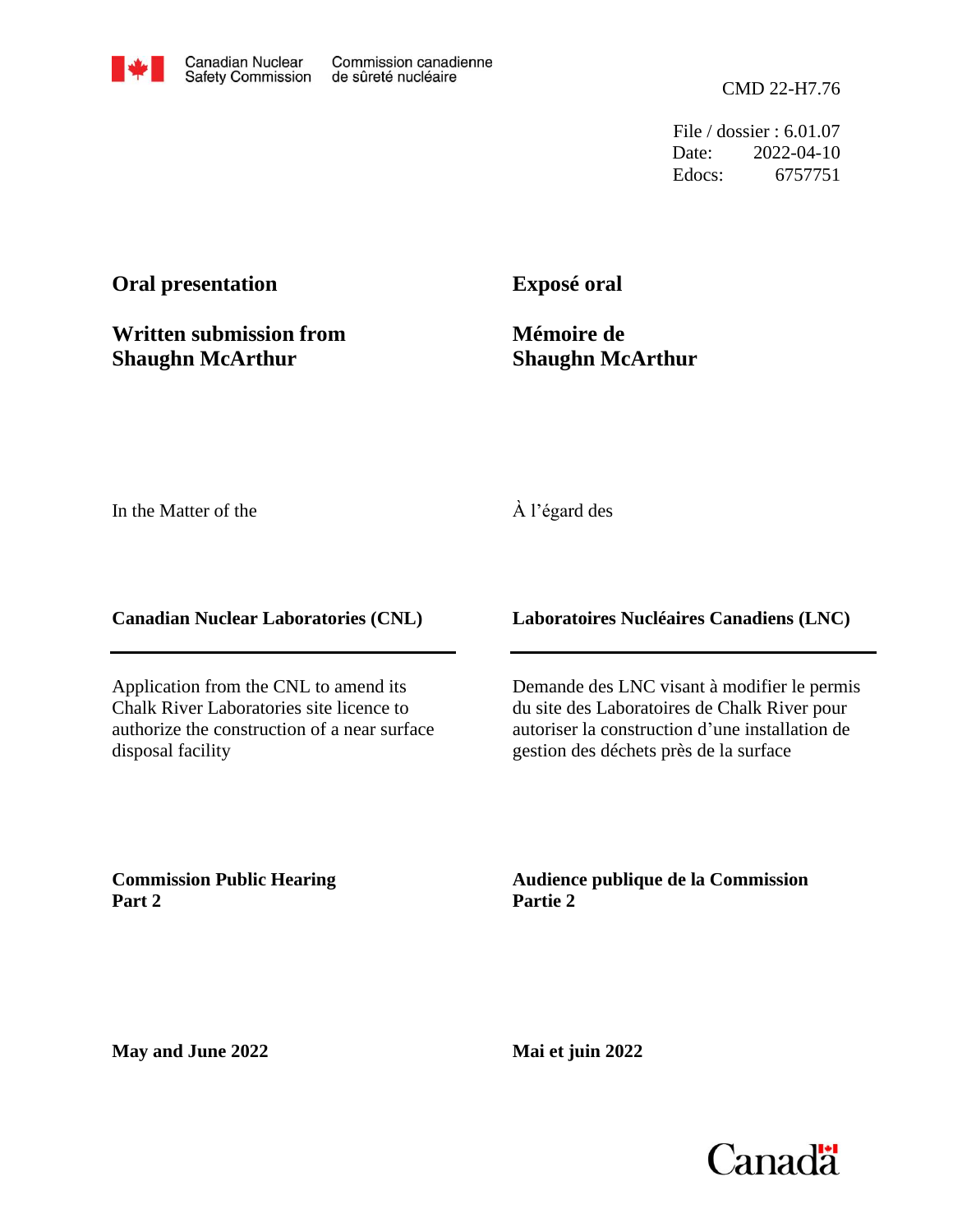CHALK RIVER – Request to Intervene

Shaughn McArthur

Senior Tribunal Officer, Commission Registry Tel.: 613-858-7651 or 1-800-668-5284 Email: [interventions@cnsc-ccsn.gc.ca](mailto:interventions@cnsc-ccsn.gc.ca)

April 10, 2022

### **Request to intervene by way of written submission and oral presentation**

To the attention of the Senior Tribunal Officer, Commission Registry, Canadian Nuclear Safety Commission:

With this letter, I formally request to intervene, by way of written submission and oral presentation, in CNSC's public hearing on Canadian Nuclear Laboratories' application to amend its Chalk River Laboratories site licence to authorize the construction of a near surface disposal facility.

The issue-based session(s) during which I prefer to present are as follows, and in this order of priority:

- 1- Environmental assessment and environmental protection, including potential impacts on the Ottawa River;
- 2- long-term safety case, including waste characterization, waste inventory, and waste acceptance criteria;
- 3- The requested licence amendment, including other matters of regulatory interest.
- 4- Indigenous consultation and engagement, including duty to consult and accommodate.

### **Comments to the Canadian Nuclear Safety Commission (CNSC) in the context off its public hearing on Canadian Nuclear Laboratories' application to amend its Chalk River Laboratories site licence to authorize the construction of a near surface disposal facility (NSDF)**

I am honoured to address the CNSC from the unceded traditional territories of the Algonquin Anishinaabek people, who have inhabited and stewarded the lands and waterways of this vast watershed since time immemorial.

My comments to the Commission reflect my views as a resident of Pontiac, a member of our region's paddling community, a former federal election candidate, an environmental and social policy analyst and advocate, and as someone who recently participated in a study tour of Chalk River, including extensive meetings with executives and scientists associated with the Canadian Nuclear Laboratories (CNL) and the Atomic Energy Agency of Canada (AECL).

My name is Shaughn McArthur, and I am a happily married, hard-working father of two kids living in the town commonly known today as Wakefield, Qc. I have lived next to or close to the Ottawa River for most of my life. As a former canoe trip guide and lifelong tripper, I have paddled thousands of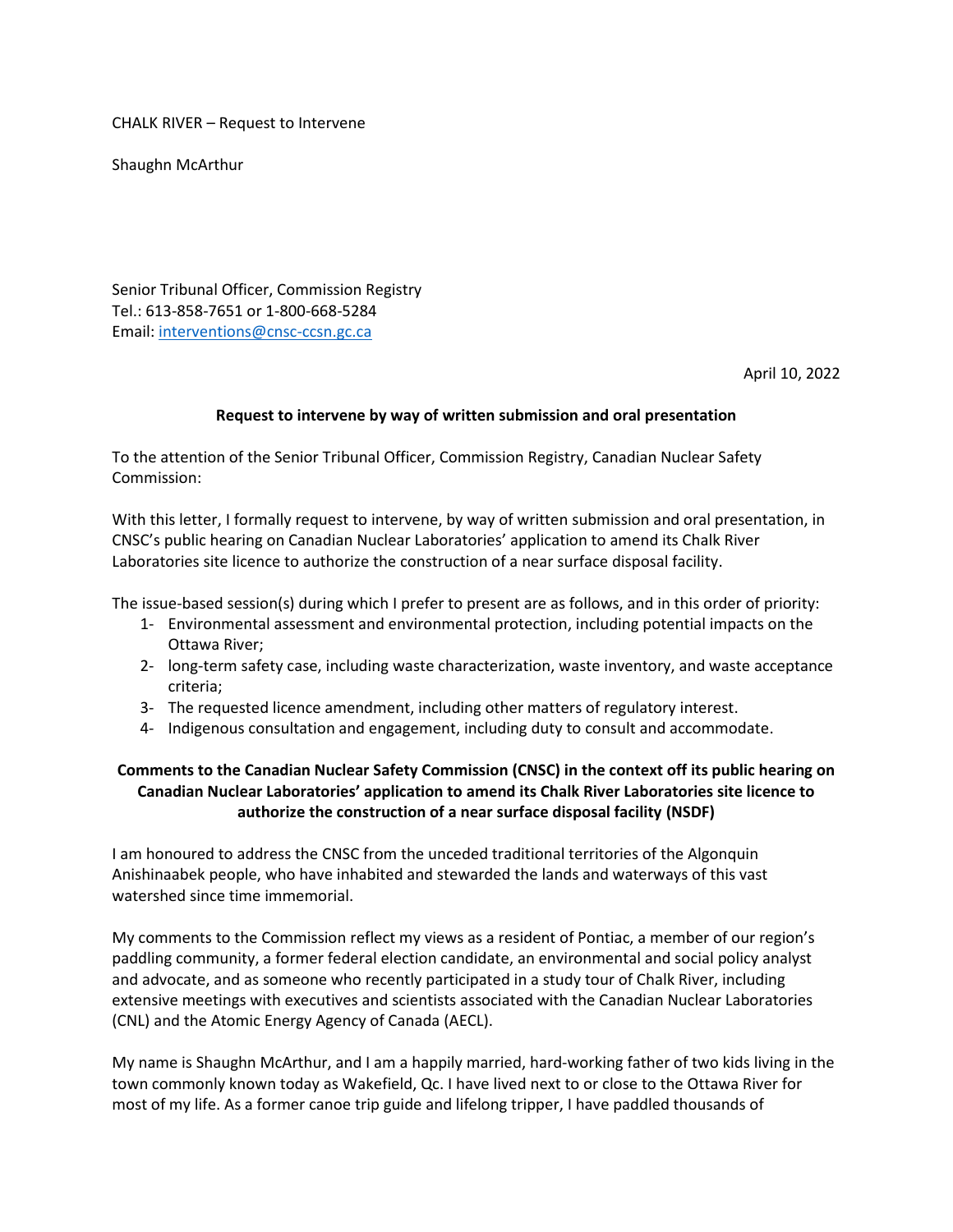kilometres along the rivers that feed into the Ottawa River from both present-day Ontario and Quebec. Nowadays, I spend much of my free time between April and October padding the Ottawa River's worldrenowned whitewater section, just south of present-day Deep River Ontario. My teenage son and his friends are impressive paddlers. My wife and daughter also love the thrill of paddling. We are proud to be part of a thriving whitewater community that lives for the river and takes its stewardship of these waters seriously. Every one of us counts on our government to protect the environmental and ecological safety of the river and its surrounding areas without compromise.

Last summer, I had the honour of serving as the Green Party of Canada candidate for Pontiac, Qc, and the 2021 Federal Election. One week of my campaign consisted of a 150km "Paddle for a Livable Future" from Kitigan Zibi, along the Gatineau River, and up the Ottawa River to Parliament Hill. I spoke with thousands of Pontiac people from all walks of life. I answered hundreds of emails, participated in live debates and townhalls, and answered countless reporters' questions. Chalk River consistently featured in the top issues of concern for Pontiac people. Residents spread out across the riding's 27 thousand square kilometres were clear and consistent:

- **1- Pontiac people and the Ottawa River paddling community love our rivers and vast ecological landscapes, and want it preserved for future generations;**
- **2- Pontiac people and the Ottawa River paddling community do not give their social license to the proposed amendment to Chalk River Laboratories site licence to authorize the construction of a near surface disposal facility.**

This view is reinforced by the tenacious and tireless work of civil society groups across the region – including Concerned Citizens of Renfrew County and Area, Old Fort William Cottagers' Association and Ralliement contre la pollution radioactive, and others - who for years have gathered science, read hundreds of pages of documents and minutes, analyzed legal frameworks, and followed regulatory processes related to Chalk River and played a vital role in informing citizens about an extremely complex and often-inaccessible issue. These groups are clear:

### **3- Canada's ability to properly manage nuclear waste disposal writ large, and the NSDF at Chalk River specifically, do not stand up to science, public scrutiny or international standards.**

Civil society groups are joined by Municipal councils in Ottawa, Gatineau, Montreal and more than 140 municipalities downstream from Chalk River, who have [expressed concern](https://concernedcitizens.net/2022/02/15/statement-on-suspension-of-licensing-hearings-for-a-radioactive-waste-dump-beside-the-ottawa-river/) with the proposed NSDF. The Anishinabek Nation and the Iroquois Caucus, Assembly of the First Nation of Quebec and Labrador (AFNQL) and Bawating Water Protectors have clearly stated their [opposition of the transportation and](https://www.anishinabek.ca/2017/05/02/joint-declaration-between-the-anishinabek-nation-and-the-iroquois-caucus-on-the-transport-and-abandonment-of-radioactive-waste/)  [abandonment of radioactive waste in their territories.](https://www.anishinabek.ca/2017/05/02/joint-declaration-between-the-anishinabek-nation-and-the-iroquois-caucus-on-the-transport-and-abandonment-of-radioactive-waste/) The Kebawek First Nation, supported by hundreds of signatories - including the environment critics from the Bloc Quebecois, New Democratic Party and Green Party of Canada - have asked for these CNLC's public hearing on CNLs' application to amend its Chalk River Laboratories site licence be postponed until a framework for consultation between their Nation and the Canadian Nuclear Safety Commission is in place.

- **4- Elected representatives of the people across this region expect the Government of Canada to exercise its jurisdiction over nuclear waste management in a transparent and responsible manner and with regard to future generations.**
- **5- It is difficult to conclude, in good conscience and with regard to numerous statements and declarations made by First Nations and Indigenous communities, that the proposal for a NSDF**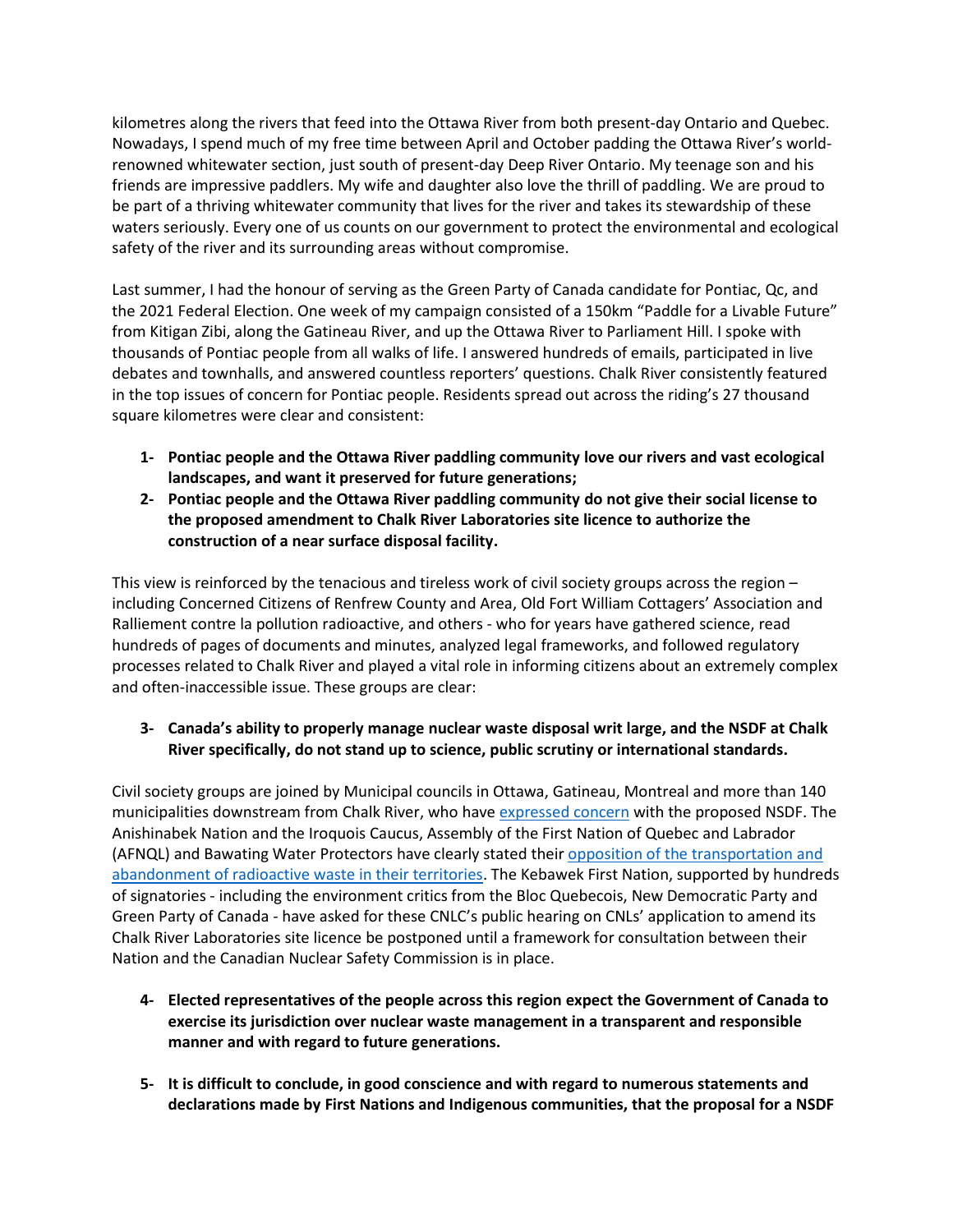**at Chalk River, or the processes leading to this point, meet Canada's obligations – and in particular the principle of Free, Prior and Informed Consent (art 10) - under the [United Nations](https://www.un.org/esa/socdev/unpfii/documents/DRIPS_en.pdf)  [Declaration on Indigenous](https://www.un.org/esa/socdev/unpfii/documents/DRIPS_en.pdf) Rights.**

A professional policy analyst and social justice advocate, I have studied the history and design of the NSDF project at Chalk River. On March 21 this year, I was honoured to join Pontiac MP Sophie Chatel and Municipality of Cantley Councillor Nathalie Bélisle for a study tour at Chalk River, including extensive meetings with the Presidents and CEOs of both CNL and AECL, and members of their executive and scientific teams.

We walked among old, buildings tainted by low-levels of radiation, which are destined to be demolished. We observed how frightening low-sitting and close to the Ottawa River the remaining radioactive buildings are, including at least one building that houses a decommissioned CANDU reactor and meets the threshold of high -intensity radioactivity. Given the increasing frequency of floods, including devastating floods just downriver of this site in 2017 and 2019, the likelihood and potential severe consequences of the Ottawa River breaking its banks at Chalk River leave only one conclusion:

### **6- Contaminated buildings at Chalk River must be demolished, and the refuse thus produced must be properly disposed of away from any potential flooding, moisture of runoff, with utmost urgency.**

As it stands, the low-level radioactive waste from most of these demolitions will be added to the scores of shipping containers we visited. Stacked up and exposed to the weather, these containers are filled with materials from over 100 buildings that have already been demolished. It was explained to us the material in these containers will make up some 95% of the refuse destined for disposal in the NSDF. The remaining 5% of waste destined for the NSDF will be returned for disposal from foreign buyers of nuclear Canadian materials, as well as from domestically-produced medical waste. Though AECL and CNL insist that only low-intensity nuclear waste is destined for disposal in the NSDF, civil society groups have expressed concern that some of these wastes could include Cobalt-60 or other intermediate-level nuclear waste. When our delegation asked for a detailed list of the types of waste to be included in the NSDF following our visit, CNL pointed us towards a [webpage](https://www.cnl.ca/environmental-stewardship/near-surface-disposal-facility-nsdf/) and [document](https://www.cnl.ca/wp-content/uploads/2021/03/Near-Surface-Disposal-Facility-Waste-Acceptance-Criteria-Rev-4_EN.pdf) seeming to confirm that Cobalt-60 is among the materials approved for disposal at Chalk River. This remains a point of ongoing confusion and mistrust towards the CNL-AECL GoCo arrangement among civil society observers.

Public mistrust in the CNL consortium itself, and in AECL's oversight function, is not helped by the fact that SNC-Lavallin, the lead member of the CNL consortium, is known for such corporate corruption around the world that it had been barred from bidding on World Bank contracts. Nor is it helped by the fact that the two other consortium members are the USA-based companies, Jacob and Fluor. My own observation, based on a day of meetings with the CNL and AECL leadership is that they are extremely close, even laudatory of one another.

**7- In order to ensure public confidence that all of nuclear waste destined for disposal at any site in Canada meets low-level radioactivity criteria, and that proper disposal procedures are followed, Canadians deserve the protection, transparency and oversight that could be provided by a publicly-owned agency created to oversee the management of radioactive pollutants and decommissioning of nuclear facilities, independent of the nuclear industry and government agencies that promote nuclear power.**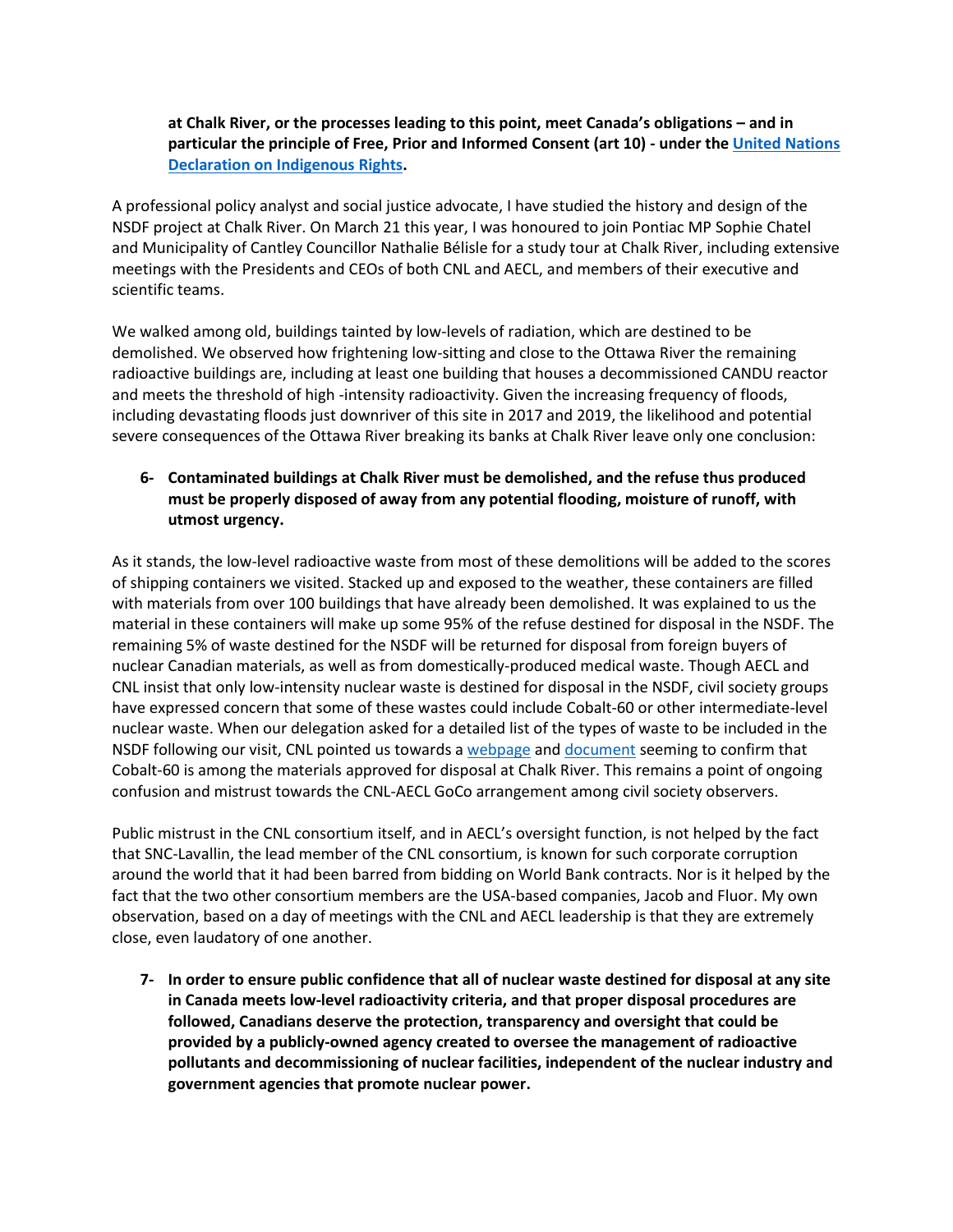During our visit, we viewed from a safe distance a number of concrete silos containing highly-radioactive waste. We saw another structure where intermediate-intensity radioactive waste is warehoused. We also visited a fenced in field where a large metal reactor casing sits exposed to the rain, leaching its intermediate-level nuclear waste into the surrounding soils. Given the uncertain state of climate change and global politics today, one shudders at the thought of the human and ecological consequences if these tonnes of high- and intermediate- intensity radioactive waste – located upriver from some of Canada's most important and populated areas - were ever subject to an extreme weather event or intentional targeting by a foreign or terrorist entity. Add this to the fact that Canada still does not have adequate, permanent solutions for Canada's historical high- and intermediate-intensity nuclear waste, and the conclusions to be drawn from these observations are clear:

- **8- High- and intermediate-intensity nuclear waste has no business at Chalk River, and no business anywhere on Turtle Island where it is exposed to the elements.**
- **9- The Government of Canada must take immediate steps to dispose of all high- and intermediate-intensity nuclear waste in a manner that meets the highest standards set by the International Atomic Energy Agency and the Canadian public.**
- **10- The Canadian public cannot possibly have confidence in the Canadian Nuclear Safety Commission, the Atomic Energy Agency of Canada Limited, or any nuclear energy production or nuclear waste disposal project launched under those agencies' oversight until Canada is able to demonstrate that it is capable of being a responsible steward of all its historical nuclear waste through every rationally reasonable eventuality and for the tens of thousands of years this waste can remain dangerous to human beings and ecosystems.**

We visited the site where the NSDF is to be built. We overserved the topography of the largely wooded area. I was persuaded that any spillover or leaching from the NSDF would follow gravity towards Perch Lake, which flows into the Ottawa River via Perch Creek. AECL and CNL officials explained that the NSDF is designed to be a "passive" and "permanent" solution. They went on to explain that they had amended their NSDF design to include a means of covering the openings to the NSDF, to minimize the penetration of rain and meltwater and hopefully avoid the 'bathtub effect', whereby water accumulating in the NSDF over hundred of years could breach the lip of the facility, releasing contaminated water into the surrounding areas. They explained that the NSDF would be equipped with a pumping and decontamination system to remove water from the NSDF, and that systems would be in place to respond to a breach of wastewater from Perch Lake. To a casual but informed observer, these arrangements do not pass the muster of "passive" or "permanent". Moreover, it was also explained that tritium, the radioactive form of hydrogen, cannot be removed from wastewater. Tritium has already been detected in downstream of Chalk River.

Even if a reasonable observer was to agree that the low-level nuclear waste currently on-site at Chalk River must be properly disposed somewhere; and even if that reasonable observer accepts that so much of Canada is made up of lakes and rivers and sensitive ecologies that finding a site completely isolated from any body of water may be nearly impossible; and even our reasonable observer concedes that the transportation of radioactive waste should be minimized to the absolute extent possible, I believe that our reasonable observer would be hard-pressed not to conclude that the room for system failure or human error at Chalk River is too great, and too close to the Ottawa River, for those consequences to fall within a reasonable risk tolerance threshold.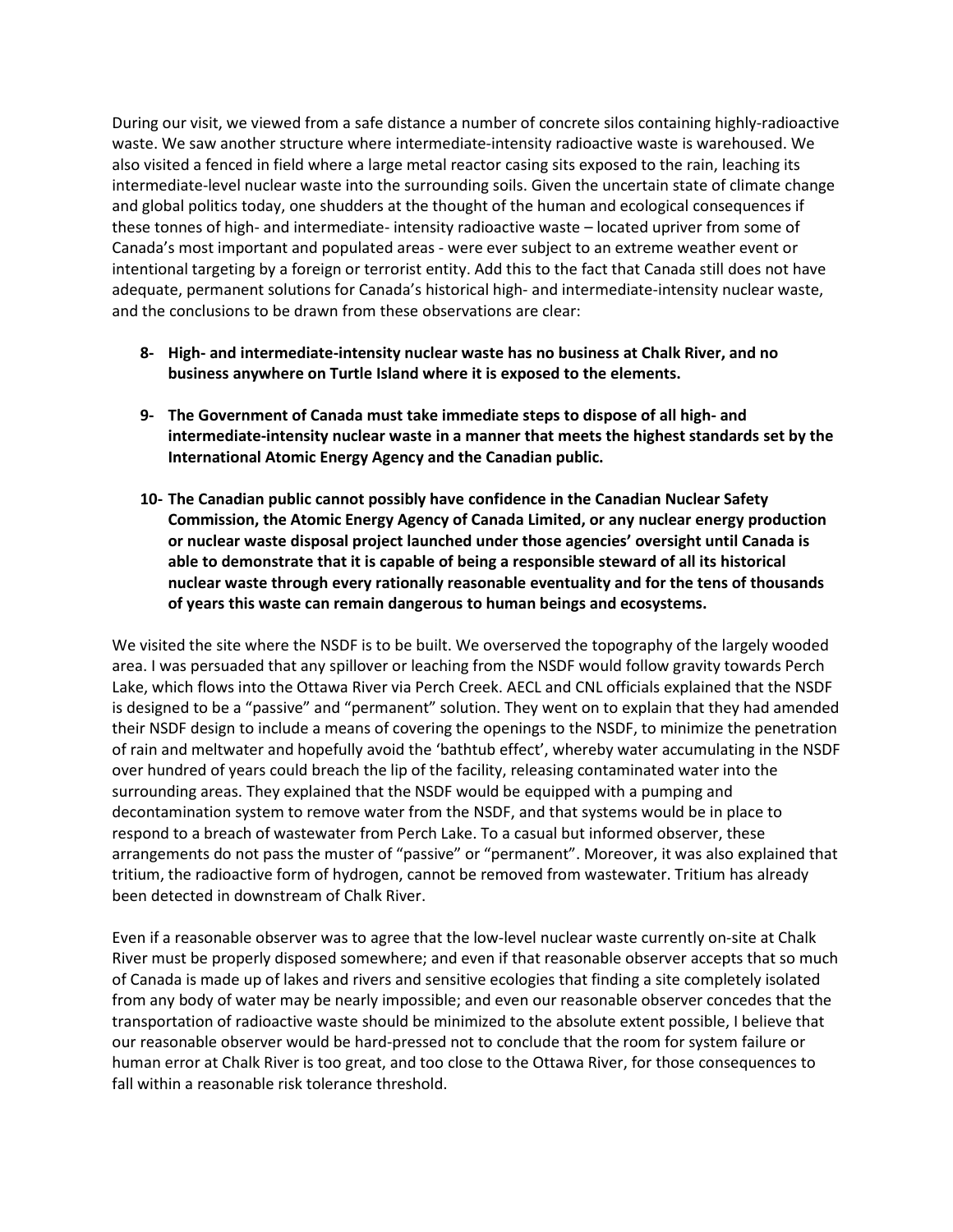#### **11- The plan to build a NSDF at Chalk River appears motivated by convenience, more than by safety or science. This seems a poor standard for the selection of the current site.**

Earlier during our visit, our hosts proudly showed us a laboratory, where isotopes are being produced to treat cancer. They explained that CNL was doing nuclear research under the expectation that revenues thusly generated would contribute towards cost recovery. The Government of Canada is investing \$800 million in the refurbishment of the laboratories. It was not explained who would ultimately own the patents from any research breakthrough. Pointing at an area of the staff parking, one of our hosts noted workers taking core samples in preparation for the construction of a Small Modular Reactor on site, a mere stone's throw away from the Ottawa River. SMRs are an as-of-yet unproven technology, and will produce high-intensity radioactive plutonium waste. This type of waste has no business in such proximity to the Ottawa River. Without a modular reactor on site, the ability to derive isotopes for medical science and research appears unsustainable. One could not help that the approval of a licencing amendment for CNL already risks unleashing a new era of profit-driven and publicly-financed nuclear activity and waste production, in which the bulk of the scientific and financial returns will accrue to private and foreign interests.

### **12- Any eventual amendment to CNL's licence at Chalk River must not open the door to additional production or storage of nuclear waste, whether temporary or permanent, at Chalk River.**

Policy watchers across the region struggle to understand the logic behind approving the CNL's licence amendment request, even as we await the results of several policy and reporting processes currently underway. These include:

- A [study of Nuclear Waste Governance in Canada by the House of Commons](https://www.ourcommons.ca/Committees/en/ENVI/StudyActivity?studyActivityId=11488326) Standing Committee [on Environment and Sustainable Development,](https://www.ourcommons.ca/Committees/en/ENVI/StudyActivity?studyActivityId=11488326)
- A report on Nuclear Waste [Management by](https://www1.oag-bvg.gc.ca/internet/English/parl_fs_e_43659.html#environmental) the [Auditor General of Canada](https://www1.oag-bvg.gc.ca/internet/English/parl_fs_e_43659.html#environmental) planned for 2022, and
- [Natural Resources Canada](https://www.rncanengagenrcan.ca/en/collections/modernizing-canadas-radioactive-waste-policy)'s ongoing consultation towards the modernization of Canada's radioactive [waste policy.](https://www.rncanengagenrcan.ca/en/collections/modernizing-canadas-radioactive-waste-policy)
- **13- Any amendment to the CNL's licence at Chalk River should await and be subject to new recommendations and policies emanating from current and ongoing policy reviews and studies by the House of Commons, the Auditor General of Canada and NRCan.**

For all the reasons laid out above, it seems entirely justified that Pontiac people, paddlers, civil society, municipalities, and Indigenous people across the region are suspicious of CNL, lack confidence in AECL's ability to provide oversight, and of the federal government's commitment to managing its nuclear waste legacy with the responsibility required to uphold the [Seventh Generation Principle.](https://www.ictinc.ca/blog/seventh-generation-principle) Even as the public conversation has been reduced to one about dealing responsibly with low-intensity nuclear waste that is already on-site, the communities I inhabit know that this is about much more than that.

Allow me to end with a story: My wife grew up in a small town on Lower-Saxony, Germany. The town was built on the salt mine. For decades, workers took salt out of the ground. When that industry folded, it was proposed that the hole be filled back up with nuclear waste. Scientists, politicians and other experts were trotted out. They assured Germans that what they were proposing was a world-class approach for dealing with nuclear waste. The salt would crystalize around the waste, and entomb it for all time beneath the earth. The project went ahead, and for years the townspeople earned a living putting nuclear waste into the hole. Being human, they took shortcuts. Cannisters were bulldozed a little